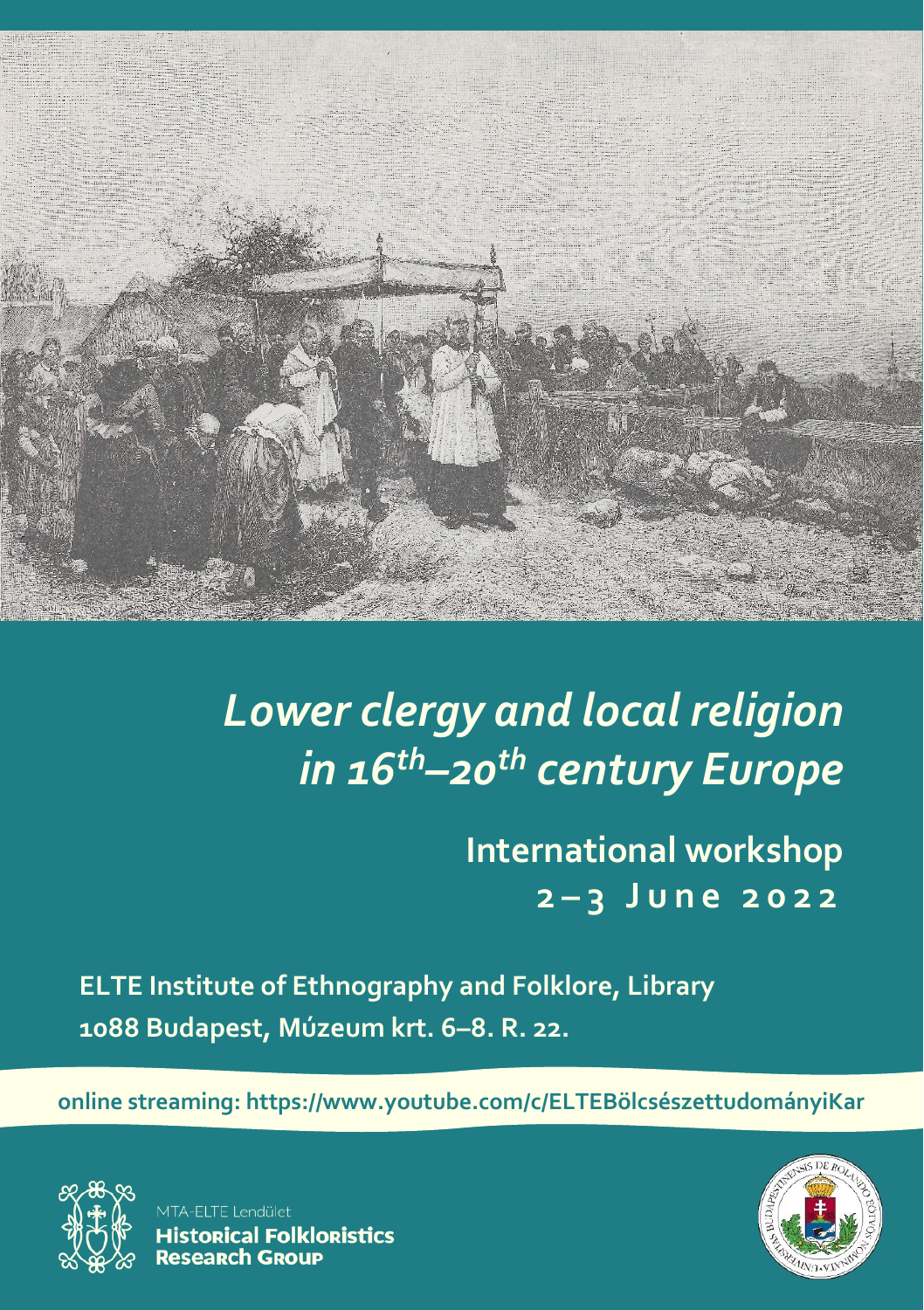## **2 June (Thursday)**

9:00–9:30 Registration

*Overture:*

- 9:30–9:45 Bartus, Dávid (Dean of the Faculty of Humanities of Eötvös Loránd University): *Opening speech*
- 9:45–10:05 Bárth, Dániel (Eötvös Loránd University, Budapest, Hungary, MTA-ELTE Lendület 'Momentum' Research Group for Historical Folkloristics): *Lower clergy and local religion. The ever-renewing relevance of an interdisciplinary issue*

**Session 1**. (Chair: Klaniczay, Gábor)

| $10:10 - 10:30$ | Kallendorf, Hilaire (A&M University, Texas, USA): Visions Serving Virtue:<br>Rhetorical Mysticism in Ethnographies by Missionaries to Mexico                                                                                                                       |
|-----------------|--------------------------------------------------------------------------------------------------------------------------------------------------------------------------------------------------------------------------------------------------------------------|
| $10:30 - 10:50$ | Smid, Bernadett (Eötvös Loránd University, Budapest, Hungary): Priests,<br>books and the devil. Practices of Exorcism in Early Modern Catalonia. (The case<br>of Father Pere Amich)                                                                                |
| $10:50 - 11:10$ | Kis-Halas, Judit (University of Ljubljana, Ljubljana, Slovenia): Cura animarum<br>- cura infirmorum. Ecclesiastical medicine in an 18th century Franciscan<br>manual                                                                                               |
| 11:10-11:30     | <b>Discussion</b>                                                                                                                                                                                                                                                  |
| 11:30-11:50     | Coffee                                                                                                                                                                                                                                                             |
| 11:50-12:10     | Hopkin, David (University of Oxford, Oxford, England, United Kingdom):<br>Father Constant Duvillers and his Flemish 'Songs for Lace Schools'                                                                                                                       |
| 12:10-12:30     | Roper, Jonathan (University of Tartu, Tartu, Estonia): The Reverend John<br>Coker Egerton: Putting Folklore to the Test in Mid-Victorian England                                                                                                                   |
| 12:30-12:50     | Ilyefalvi, Emese (Eötvös Loránd University, Budapest, Hungary, MTA-ELTE<br>Lendület 'Momentum' Research Group for Historical Folkloristics): The<br>ethnographic and local historical works of the lower clergy - preliminary results<br>of an online bibliography |
| $12:50 - 13:10$ | <b>Discussion</b>                                                                                                                                                                                                                                                  |
| 13:10-14:00     | Lunch                                                                                                                                                                                                                                                              |

#### **Session 2.** (Chair: Kis-Halas, Judit)

14:00–14:20 Jonuks, Tõnno (Estonian Literary Museum, Tartu, Estonia): *Folk pilgrimages and possible folk pilgrimage badges during the Medieval and Early Modern Period Estonia*

14:20–14:40 Malý, Tomáš (Masaryk University, Brno, Czech Republic): *The Eighteenth-Century Coronations of Miraculous Images as a Stage of Power and Representation*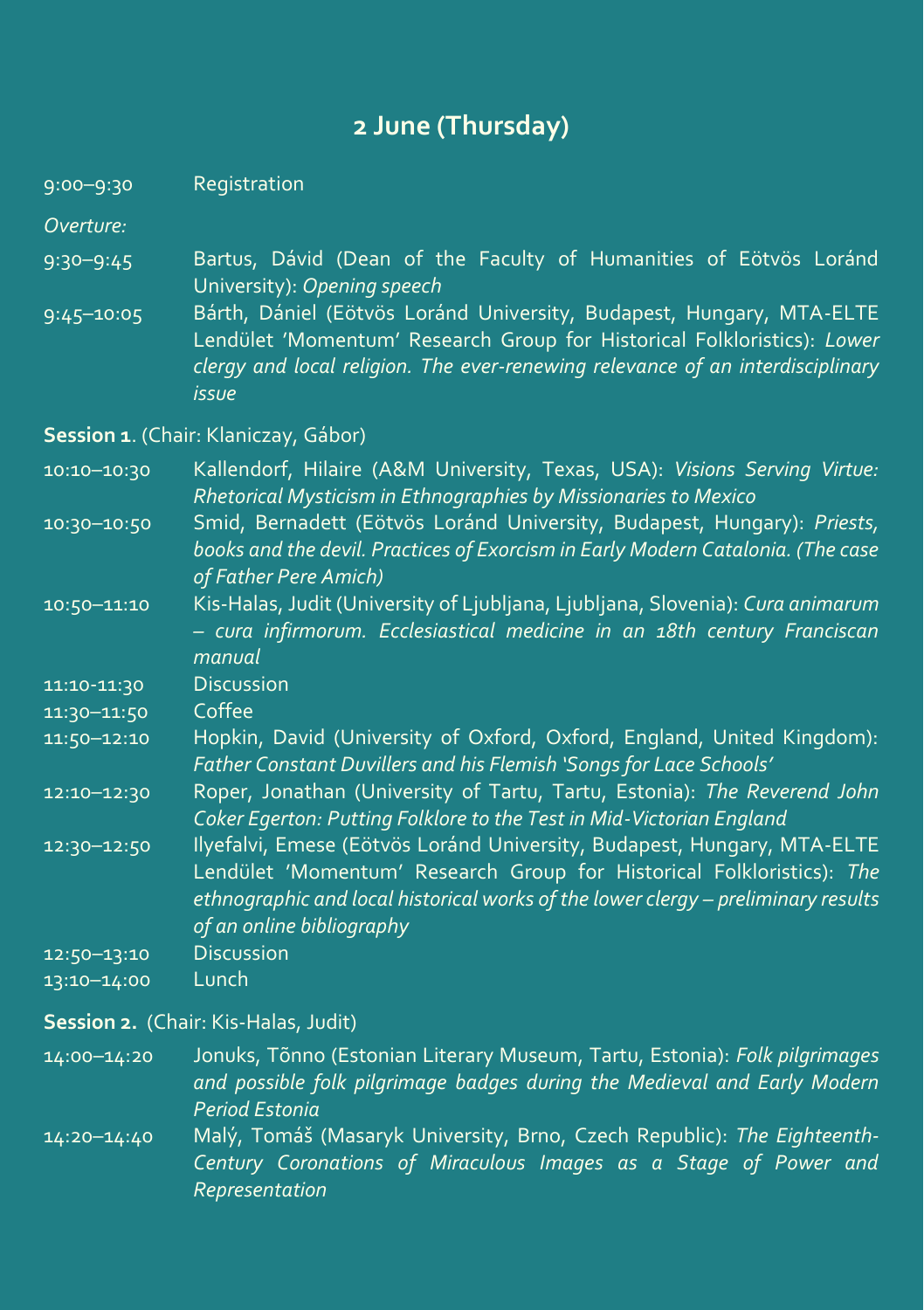| 14:40-15:00     | Maňas, Vladimír (Masaryk University, Brno, Czech Republic): Ego plantavi:<br>Parish priest as a gardener. A case from the mid-seventeenth century Moravia |
|-----------------|-----------------------------------------------------------------------------------------------------------------------------------------------------------|
| 15:00-15:20     | Mihalik, Béla Vilmos (Research Centre for the Humanities, Institute of                                                                                    |
|                 | History, Budapest, Hungary): Esther's Baptism. Converting Jews in Late                                                                                    |
|                 | <b>Eighteenth-Century Hungary</b>                                                                                                                         |
| $15:20 - 15:45$ | <b>Discussion</b>                                                                                                                                         |
| $15:45 - 16:10$ | Coffee                                                                                                                                                    |
| $16:10 - 16:30$ | Botík, Ján – Botiková, Marta (Comenius University Bratislava, Bratislava,                                                                                 |
|                 | Slovakia): The role of evangelical pastors and church congregations in the                                                                                |
|                 | colonial environment after the expulsion of the Ottomans from Hungary                                                                                     |
| $16:30 - 16:50$ | Gyöngyössy, Orsolya (Tari László Museum, Csongrád, Hungary): "Spiritual                                                                                   |
|                 | crisis" of religious life in Csongrád in the early 19th century. An atypical priest                                                                       |
|                 | and his impact                                                                                                                                            |
| $16:50 - 17:10$ | Njari, Denis (J. J. Strossmayer University of Osijek, Osijek, Croatia): "If they                                                                          |
|                 | want to listen to Mass in Hungarian, let them go to Mohács!" The problem of                                                                               |
|                 | religious practice of Hungarians in Slavonia from the 18th century to the first                                                                           |
|                 | third of the 20th century                                                                                                                                 |
| 17:10-17:40     | <b>Discussion</b>                                                                                                                                         |

## **3 June (Friday)**

#### **Session 3**. (Chair: Fazekas, István)

- 9:30–9:50 Ryantová, Marie (Südböhmische Universität České Budějovice/Budweis, České Budějovice, Czech Republic/Tschechien): *Position und Rolle des niederen Klerus in der Erzdiözese Prag am Ende des 17. und am Anfang des 18. Jahrhunderts*
- 9:50–10:10 Muntagné Tabajdi, Zsuzsanna (MTA-ELTE Lendület 'Momentum' Research Group for Historical Folkloristics; Research Centre for the Humanities, Institute of Ethnology, Budapest, Hungary): *Die Veränderungen in den lokalen religiösen Gemeinschaften in Ungarn, nach dem Edictum Tolerantiale (1781) in der Diözese Vác*
- 10:10–10:30 Bednárik, János (MTA-ELTE Lendület 'Momentum' Research Group for Historical Folkloristics; Research Centre for the Humanities, Institute of Ethnology Budapest, Hungary): *Tobias' Segen zerreißen. Praxis der Laienfrömmigkeit und historische Ethnographie – eine Analyse zum religiösen Milieu in Ungarn in der zweiten Hälfte des 19. Jahrhunderts*
- 10:30–10:50 Frauhammer, Krisztina (University of Szeged, Szeged, Hungary): *Der niederer Klerus und die Frauenseelsorge in Ungarn zwischen 1900−1989* 10:50–11:15 Discussion